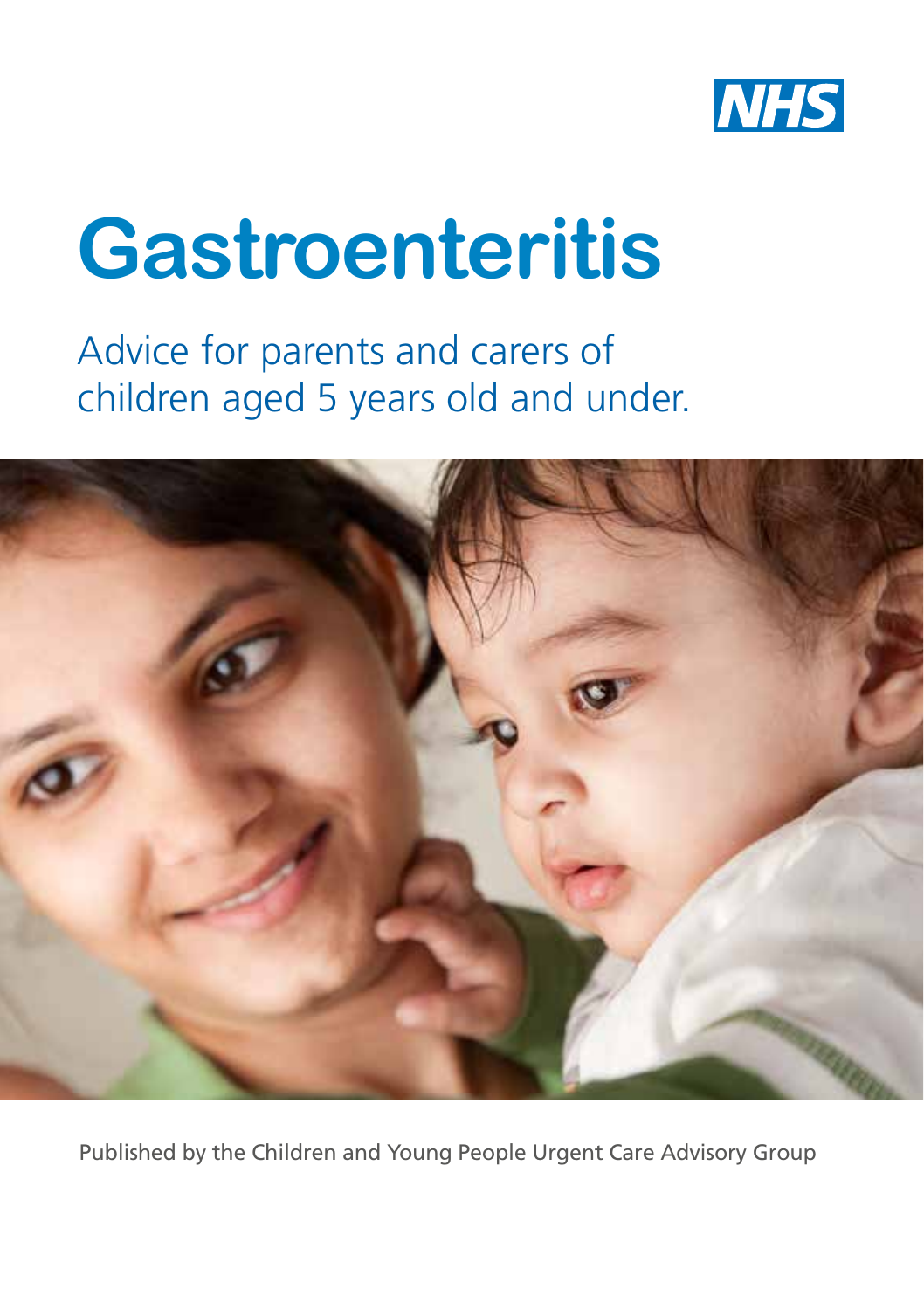## **About gastroenteritis**

Gastroenteritis is a common condition where the stomach and bowel become inflamed. It is usually caused by a viral or bacterial infection and can usually be managed at home.

The two main symptoms of gastroenteritis are diarrhoea and vomiting, which usually clear up in around five to seven days. Other symptoms include nausea (feeling sick) and stomach cramps/pain, and sometimes a raised temperature. Fortunately most cases of gastroenteritis can be managed at home.

One of the main risks of gastroenteritis in children and especially babies is dehydration, which is when the body doesn't have enough water or the right balance of salts to carry out its normal functions. If the dehydration becomes severe it can be dangerous.

## **Warning signs that your child is dehydrated**

It is important that your child does not get dehydrated. Signs of dehydration include:

- A dry mouth,
- no tears,
- sunken eyes,
- the soft spot (fontanelle) at the top of your baby's head is more dipped in than usual,
- your child's nappy remains dry or they have not passed urine for around 6-8 hours,
- poor overall appearance, lethargy, unexpected drowsiness or breathing problems.

## **How long will my child be ill?**

Diarrhoea usually lasts five to seven days but may continue for up to two weeks. Vomiting usually does not last for more than three days. If your child's symptoms are taking longer than this to get better you should contact your GP or Health Visitor.

## **Caring for your child at home**

**If your child is not dehydrated (see warning signs) and does not have any red or amber box symptoms in the traffic light advice then you can care for your child at home.**

#### **Give fluids - little and often**

The most important thing is to replace fluid as your child will be losing it from their vomiting and/or diarrhoea.

Keep feeding them as normal (for example breast milk) and offer plenty of drinks. Fruit juice and fizzy drinks should be discouraged, because they can make diarrhoea worse.

Your healthcare professional, for instance your doctor may recommend that you give your child a special fluid known as Oral Rehydration Solution (ORS) such as Dioralyte or Electrolade. This can help prevent dehydration from occurring. It is also used to treat children who have become dehydrated.

Oral Rehydration Solution (ORS) is made up from sachets of powder which have to be mixed with water and stored according to the directions on the packet. You can add additional squash (not "sugarfree") as flavouring: it works well with blackcurrant squash.

Do not give your child anti-diarrhoeal drugs as they can be dangerous.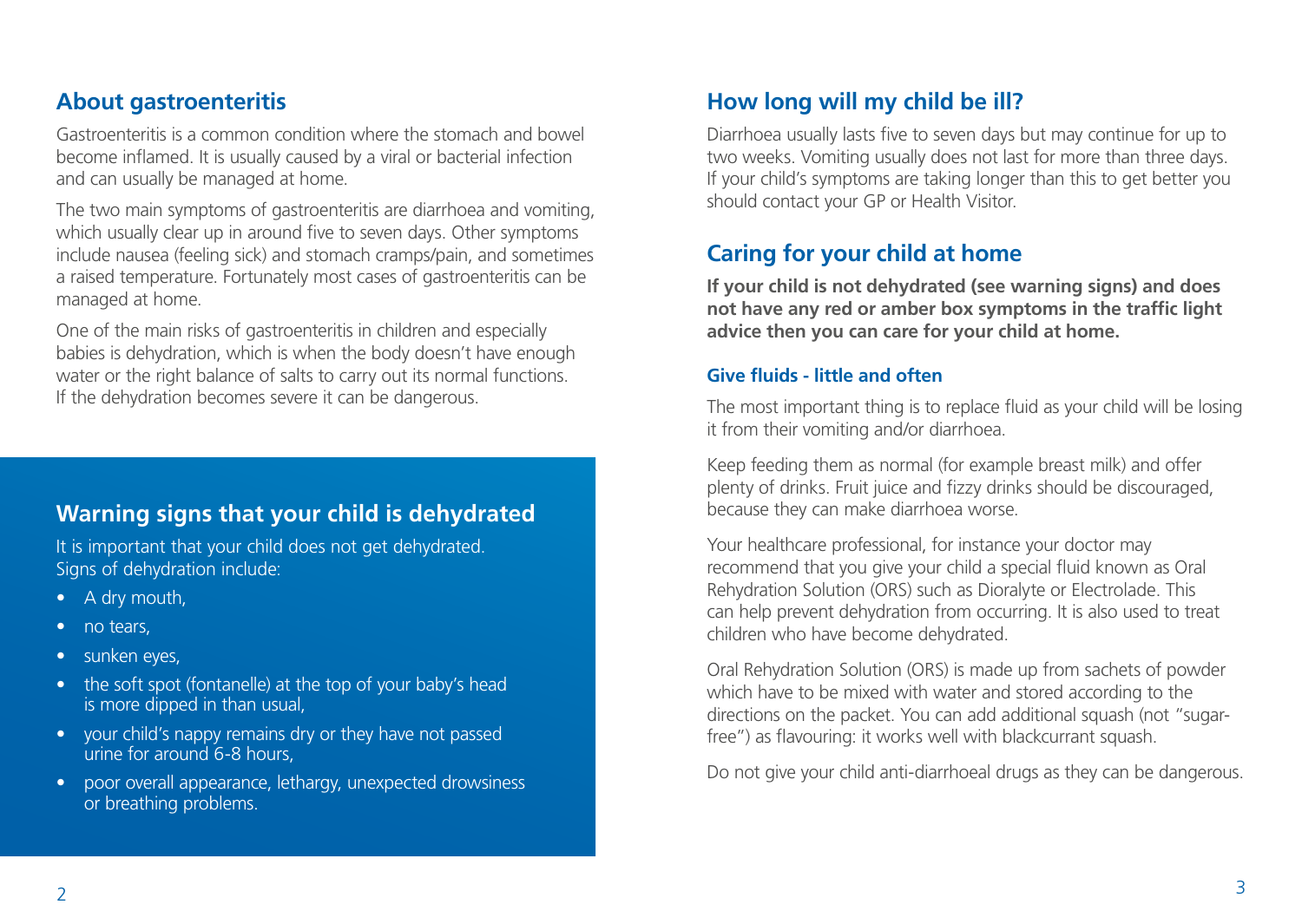#### **Under one year old**

For a child under 1 year old you can give small sips every few minutes (or by a teaspoon or a plastic syringe of 5mls every 5 minutes). With the plastic syringe aim the fluids into the side of the baby's mouth as they may swallow it more easily then.

#### **For older children**

Older children can sometimes be persuaded to take fluids by offering them ice lollies. For all children, give drinks little and often e.g. every 10 minutes. It is useful to keep a record of the number of drinks that your child has had and the number of wees, poos and vomits while they are unwell.

### **Suitable fluids to give to your children**

| Fluids                        | Fluids                    |
|-------------------------------|---------------------------|
| First choice - Oral           | Fruit juices              |
| Rehydration Solution such     | Fizzy drinks (as they can |
| has Dioralyte or Electrolade. | make diarrhoea worse)     |
| Give:                         | EMONADE                   |
| Squash (not "sugar-free")     | ORANGE                    |
| Milk                          | <b>JUICE</b>              |
| Water                         | FIZZ                      |

## **REMEMBER:**

**Children's health can quickly improve or deteriorate rapidly. Trust your instincts if you are worried please contact 111 or speak to your child's GP.**

## **Preventing the spread of gastroenteritis**

## **Do - wash your hands**

The most effective way is for you and your child to wash your hands with liquid soap ideally in warm running water and then dry them carefully. Always do this:

- After going to the toilet,
- after changing nappies, and
- before touching food.



## **Do not - allow your child to:**

- Share towels with anyone,
- go to school or any other childcare facility until 48 hours after the last episode of diarrhoea and / or vomiting, or
- swim in swimming pools until 2 weeks after the diarrhoea has stopped.

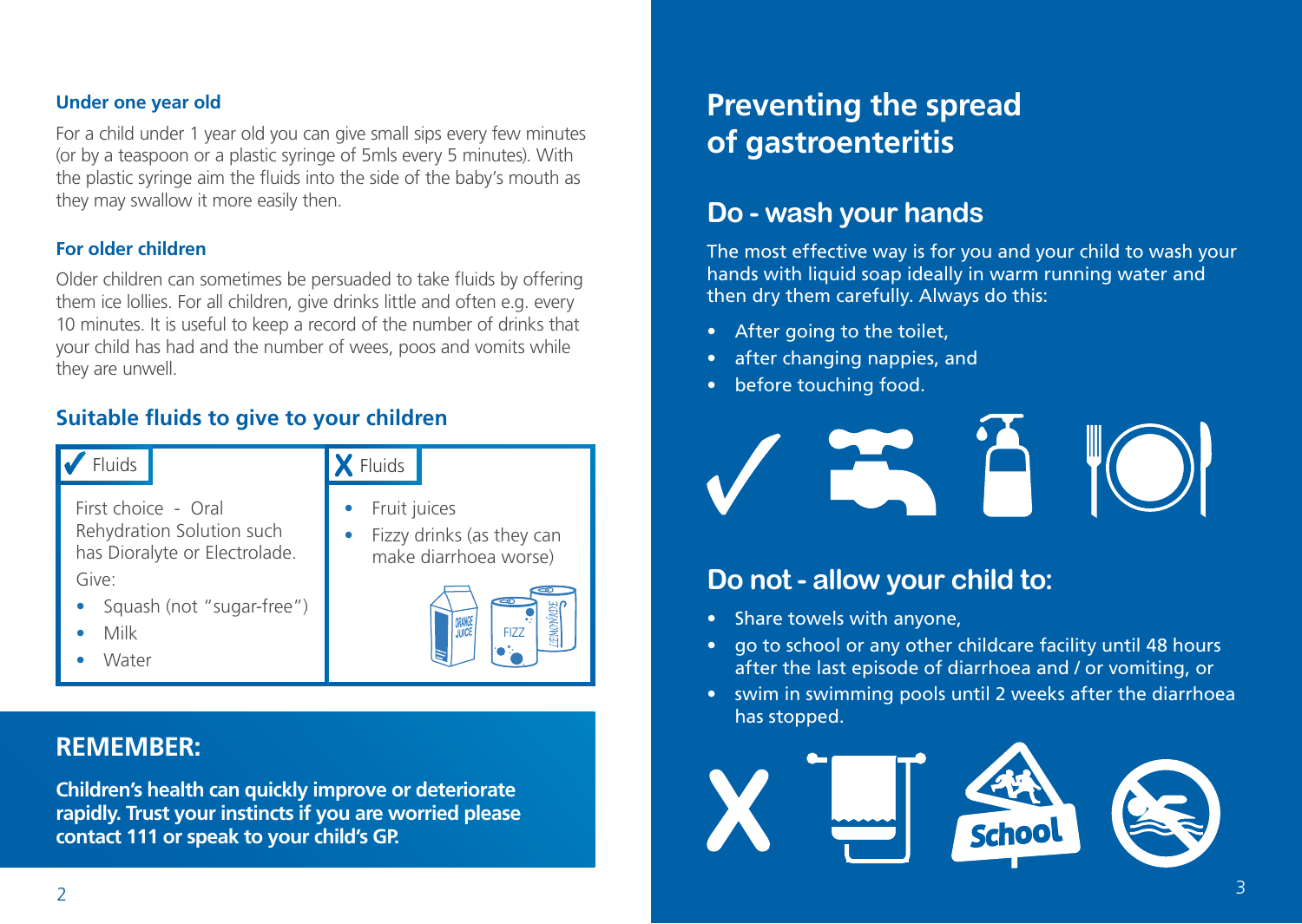## **What do I do if my child has gastroenteritis?**



#### **If your child...**

is not drinking, or

in 24 hours, or

in 24 hours, or

if you are worried.

• has signs of dehydration or • has blood in their poo, or

• has vomited 3 or more times

• has a high temperature, or is in constant pain, or

• appears to be getting worse, or

**If your child...** 

Has none of the symptoms listed in the

red and amber boxes above.

- becomes unresponsive, or
- is breathing faster than usual, or
- has unusually pale or mottled skin, or
- has cold extremities (colder hands and feet than usual).

is getting more thirsty despite drinking, or

• has had 6 or more episodes of diarrhoea

#### **You need emergency help**

Call 999 or go straight to the nearest hospital Emergency (A&E) Department.

Your nearest hospitals (open 24 hours, 7 days a week):

- Frimley Park, Surrey
- Royal Berkshire, Reading
- Hillingdon Hospital
- John Radcliffe, Oxford
- Milton Keynes Hospital

# AMBER



## **If your child... You need to contact a nurse or doctor today**

Please telephone your GP surgery or, if it is closed, call **NHS 111.**

#### **Self-care**

You can care for your child at home using the advice on this leaflet.

If you feel you need more advice, please contact your Health Visitor, GP Surgery or your local pharmacy.

Find links to these at www.nhs.uk

You can also call **NHS 111** for advice.

- Stoke Mandeville Hospital, Aylesbury
- Wexham Park Hospital, Slough.